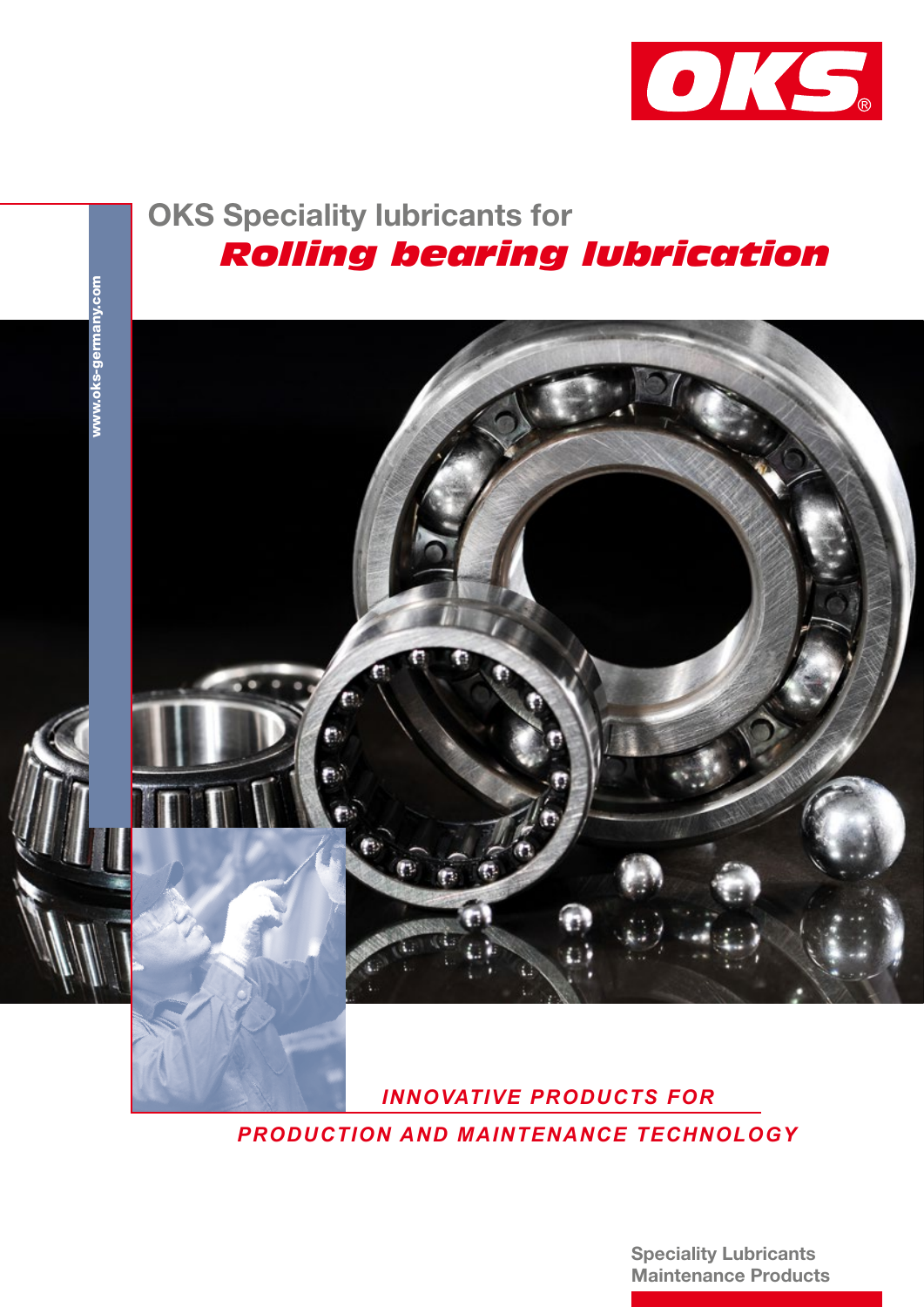## *40 YEARS OF TRIBOLOGICAL EXPERTISE QUALITY – MADE IN GERMANY*



## Right rolling bearing lubrication reduces machine failures through bearing damage …

#### Functional principle and types of a rolling bearing

Rolling bearings allow friction-reduced rotary movements between various machine components. In engineering, rolling bearings are therefore used, amongst others, to guide and support shafts and axles. Rolling bearings are based on the principle of rolling friction: They consist of an inner and outer ring between which rolling elements roll, which can be kept separated by a cage to reduce friction and wear further. Depending on the application and load, different forms, such as ball or rollers, are used as rolling elements (see Fig. 1). Thanks to the rolling friction arising from their rolling element form, ball bearings are particularly suitable for high rotational speeds, whereas roller bearings are better suitable for high loads.

### Tasks of the rolling bearing lubricant **Fig. 1** Ball Spherical roller, Cylindrical roller Needle roller Taper roller Spherical roller asymmetrical

Decision criteria for grease or oil lubrication

Grease lubrication is used at approximately 90% of all rolling bearings. The main advantages of grease lubrication are:

- **Low constructional demand**
- Good support for sealing of the bearing
- $\Box$  Long periods of use
- **Low frictional torque**
- Good emergency running properties at solid lubricants
- Good noise-dampening properties

When selected correctly, greases ensure reliable lubrication for a wide range of speeds and loads for all types of bearings with the exception of axial spherical roller bearings.



#### *Fig. 3*



The aim of rolling bearing lubrication is to prevent metal contacting of the rolling and sliding surfaces through a lubricating film, in order to reduce sliding friction in the rolling bearing further (Fig. 2). In addition, lubrication of the rolling bearings results in improvement of the wear protection. This avoids damage to bearings, extends the durability of the bearing and increases operational reliability. Further tasks fulfilled by the lubricant in the rolling bearing are, depending on the type of lubricant (oil or grease with corresponding additives), corrosion protection, extraction of heat from the bearing, protection of the bearing against inner and outer soiling, damping of the bearing running noise, as well as support in the sealing effect of bearing seals.

#### Structure and characterization of greases

Lubricating greases consist of a base oil that is bound by a thickener. This ensures that the oil remains at the lubricating point. There it ensures effective protection against friction and wear and seals the lubricating point against external influences such as moisture and foreign matter. Greases are therefore ideal for use in rolling bearings. The typical performance characteristics of a grease, such as the drop point, load capacity and resistance to water, are determined by the base oil and the thickener. Improvement of the corrosion and wear protection, load-bearing and adhesive capacity and the resistance to ageing is realized through the additives added to the grease (Fig. 3).

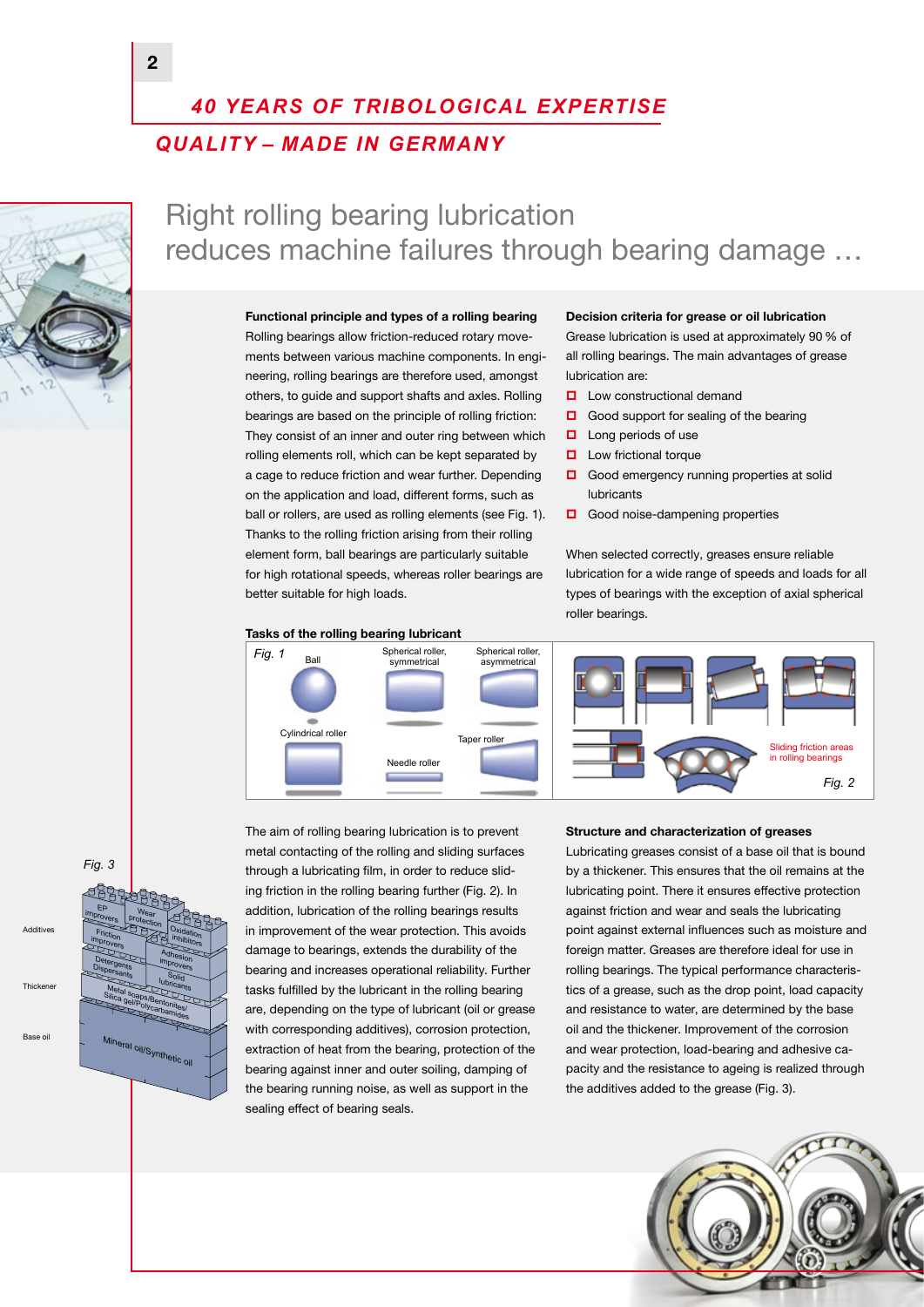#### 3



## *SPECIALITY LUBRICANTS FOR MAXIMUM REQUIREMENTS*

## ... and increases the operational reliability

Characteristics for selecting a rolling bearing grease The choice of a rolling bearing grease depends on the

design of the rolling bearing and the material of the rolling bearing cage (metal or plastics) as well as the conditions of use and application, such as the application temperature, speed range, pressure load and ambient influences (water, dust or aggressive media). The following data are used to characterize a rolling bearing grease.

#### 1. NLGI grade

At lubricating greases the consistency is the characteristic for assessing the strength of a grease. The classification of greases according to NLGI ranges from very soft (Class 000) to very firm (Class 6). Lubricant greases of the NLGI grades 1–4 are suitable for use in rolling bearings.

#### 2. Drop point (in °C)

The drop point of a lubricant is the temperature at which liquefaction of the grease arises. It lies notably over the recommended operating temperature which at a rolling bearing is determined not only by the ambient temperature, but also be the heat that develops during operation of the rolling bearing in the bearing.

#### 3. Four-ball test rig value

The four-ball test rig is a testing device for lubricants used at high surface pressures. It consists of a rotating moving ball which slides on three fixed balls. During the test for the maximum load-bearing capacity of the lubricant, a test force acts on the moving ball, which is increased in steps until the four-ball system is welded together as a result of the friction heat produced.

#### 4. DN factor (rotating speed factor)

The DN factor specifies up to which maximum rotating speeds a lubricant can be used in rolling bearings. It is calculated from the bearing rotational speed, the mean bearing diameter (in mm) and a factor considering the sliding friction component of the bearing design.

#### 5. SKF-Emcor value

The SKF-Emcor process is used to assess the corrosion protection properties of rolling bearing greases. In the process water is added to the grease and examined for corrosion self-aligning ball bearings with defined running duration, speed and specified standstill periods to DIN 51 802802. If there is no corrosion at the visible inspection of the test rings, the degree of corrosion is 0. At very strong corrosion the degree of corrosion amounts to 5.

#### Lubrication of rolling bearings

An important prerequisite for high operational reliability of a rolling bearing is the continuous supply with lubricant. The instructions of the bearing manufacturer have to be observed during initial greasing or renewed greasing of the bearings. It has to be filled such that all functional surfaces are certain of being greased. Bearings running slowly (DN value < 50,000) and their housing can be filled completely, highspeed bearings (DN value > 400,000) up to 1/4 of the free space inside the bearing. Otherwise we recommend filling up to 1/3.

Grease-lubricated bearings have sufficient operational reliability if the relubrication intervals are not exceeded. Relubrication is necessary when the grease operating life is lower than the expected bearing operating life. Relubrication is carried out by means of a grease gun or automatic lubrication systems. If possible, relubrication should be carried out during operation. The relubrication quantity lies at 50–80 % of the initial filling. If old grease cannot be removed, the quantity of grease should be restricted so as to avoid overlubricating the bearing. If lubrication frequencies tend to be low, you should aim for a full grease change.

Before switching to a different grease sort, clean the rolling bearing thoroughly or respectively relubricate with grease until the old grease has been pressed completely out of the bearing. In this case the miscibility of the lubricants and the material compatibility has to be tested beforehand.

The enclosed product overview will help you when selecting a suitable rolling bearing lubricant for your individual case.

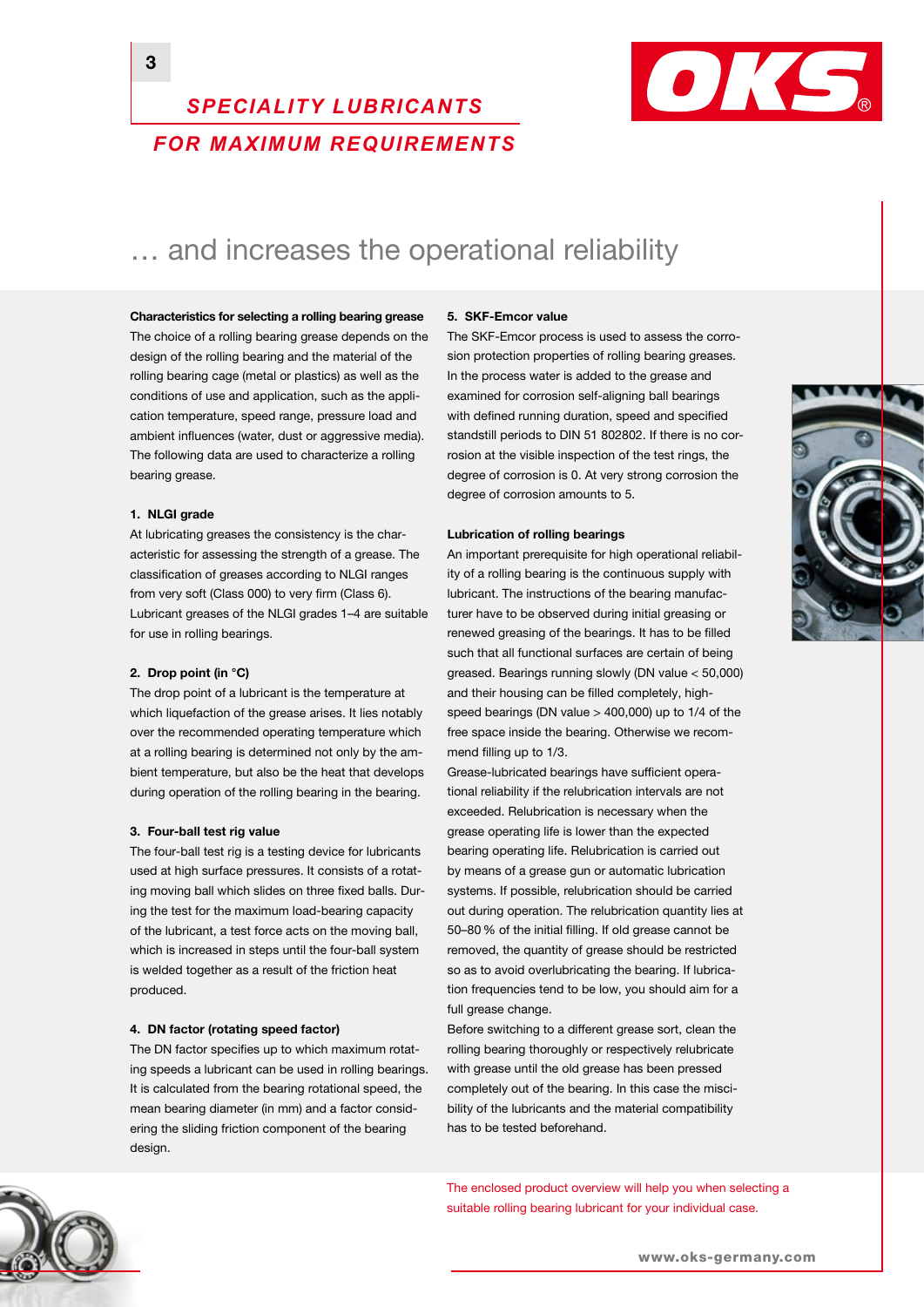

## Over 150 high-performance products from one supplier



#### OKS – Quality made in Germany

The OKS brand stands for high-performance products for reducing friction, wear and corrosion. The success of OKS, which has continued uninterrupted for 40 years, is decisively shaped by the high quality and reliability of our products developed and produced by experience experts at our headquarters in Maisach near Munich with modern testing systems and equipment.

#### OKS – your professional partner

Our high tribologic expertise, our comprehensive technical service, smooth availability and our innovative solutions for specific lubricant requirements make us a preferred partner to demanding customers the world over.

OKS Spezialschmierstoffe GmbH Ganghoferstraße 47 D-82216 Maisach, Germany Phone +49 (0) 8142 3051- 500

info@oks-germany.com www.oks-germany.com

Fax +49 (0) 8142 3051- 599



# 066920000 1702 En 6617 1066920000 1702 En 6 6 1 7

## *CONSULTING AND SALES*

The information in this publication reflect state-of-the-art technology, as well as extensive testing and experience. Due to the diversity of possible applications and technical realities, they can only serve as recommendations and are not arbitrarily transferable. Therefore, no obligations, liability or warranty claims can be derived from them. We on particular the liability for consequential injuries or damage, shall always be excluded. **Prior to use, the customer must conduct its**<br>**own testing to prove suitability**. No liability accepted for spelling mistakes, typin

nenstaude - Fotolia.com, P.2 © CBreywisch - Fotolia.com, P.3 © Thor Jorgen Udvang - Fotolia.com ® = Registered trademark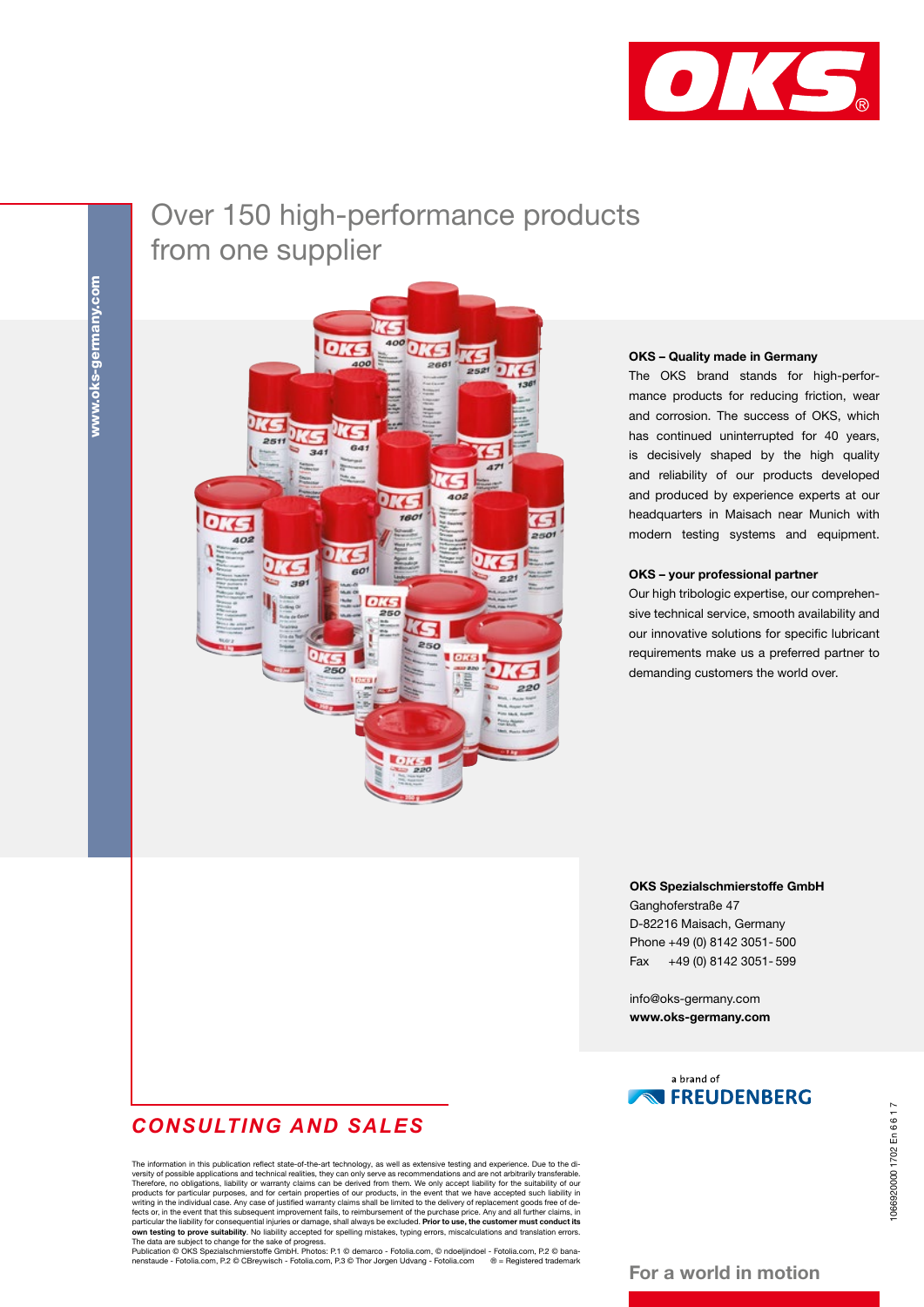## OKS SPECIALITY LUBRICANTS FOR ROLLING BEARING LUBRICATION Page 1 of 2



| Product                                   | Designation                                                                | Fields of application                    |                                  |                                                     | Colour,                                                                                                     | <b>Technical data</b>                                                                                                      | Characterisation                                                                                                                                                                                                                                                                                                                                   |
|-------------------------------------------|----------------------------------------------------------------------------|------------------------------------------|----------------------------------|-----------------------------------------------------|-------------------------------------------------------------------------------------------------------------|----------------------------------------------------------------------------------------------------------------------------|----------------------------------------------------------------------------------------------------------------------------------------------------------------------------------------------------------------------------------------------------------------------------------------------------------------------------------------------------|
|                                           |                                                                            | DN factor<br>$(dm \times n)$<br>(mm/min) | Four-ball<br>velding loac<br>(N) | Temperature application range (°C)                  | composition                                                                                                 |                                                                                                                            |                                                                                                                                                                                                                                                                                                                                                    |
| <b>OKS 402</b>                            | Ball-Bearing<br>High-Performance Grease<br>DIN 51 502: K2K-30              | 500,000                                  | 2,000                            | $-30^{\circ}$ C to $+120^{\circ}$ C                 | • beige<br>· mineral oil<br>• lithium soap                                                                  | • NLGI grade: 2<br>• Base oil viscosity (40 °C): 110 mm <sup>2</sup> /s                                                    | • For machine elements such as rolling and friction bear-<br>ings, spindles and slideways under normal loads<br>• Resistant to ageing and oxidation, reduces wear<br>• Good resistance to pressure and water,<br>multipurpose grease<br>Also available in NLGI grade 3                                                                             |
| <b>OKS 403</b>                            | Marine Grease<br>DIN 51 502: KP1-2E-20                                     | 350,000                                  | 3.000                            | $-25\,^{\circ}\text{C}$ to<br>$+80^{\circ}$ C       | • brown<br>• EP additives<br>· mineral oil<br>• calcium soap                                                | • NLGI grade: 1-2<br>• Base oil viscosity (40°C): 100 mm <sup>2</sup> /s                                                   | • Lubrication of machine elements subjected to water or<br>sea water<br>Excellent corrosion protection, adheres well<br>• Has proven itself in wet operating environments and<br>in coastal and marine areas<br>• Suitable as water pump grease                                                                                                    |
| <b>OKS 404</b>                            | High-Performance and<br>High-Temperature Grease<br>DIN 51 502: KP2P-30     | 350,000                                  | 2,800                            | $-30\degree C$ to $+150\degree C$                   | · light-coloured<br>• EP additives<br>· mineral oil<br>• polyalphaolefin<br>(PAO)<br>· lithium-complex soap | • NLGI grade: 2<br>· Base oil viscosity (40°C): 100 mm <sup>2</sup> /s                                                     | • For lubricating high pressure loaded rolling and friction<br>bearings in a wide temperature range<br>Reduces wear, resistant to ageing and oxidation<br>• Good resistance to pressure and water<br>• Good corrosion protection<br>• Modern grease with a wide range of applications                                                              |
| <b>OKS 410</b><br>Mo <sub>r</sub> -Active | MoS <sub>2</sub> High-Pressure<br>Long-Life Grease<br>DIN 51 502: KPF2K-20 | 500,000                                  | 3,600                            | $-20\,^{\circ}\text{C}$ to $+130\,^{\circ}\text{C}$ | • grey<br>$\cdot$ MoS <sub>2</sub><br>• Mo <sub>x</sub> -Active<br>· mineral oil<br>• lithium soap          | • NLGI grade: 2<br>• Base oil viscosity (40 °C): 185 mm <sup>2</sup> /s                                                    | • Long-term lubrication of lubrication points subjected to<br>pressure or impacts also under outdoor exposure<br>Good emergency running properties, resistance to water<br>• Excellent wear protection, highly adhesive<br>• For harsh conditions, e.g. in rolling mills, construction<br>and agricultural machines, in mining and port operations |
| <b>OKS 416</b>                            | Low-Temperature and<br>High-Speed Grease<br>DIN 51 502: KPE2K-50           | 1,000,000                                | 2,400                            | –50 °C to +120 °C                                   | • vellow<br>• EP additives<br>· semi-synthetic oil<br>• lithium soap                                        | • NLGI grade: 2<br>• Base oil viscosity (40°C): 15 mm <sup>2</sup> /s<br>• Biodegradability: CEC-L-33-A93<br>21 days >70 % | • Supple consistency, also at low temperatures<br>• Good wear protection, good corrosion protection<br>• High dynamic load-bearing capacity<br>· Reliable lubrication of conveying equipment and spindle<br>bearings in cold storage houses<br>· Suitable as instrument grease                                                                     |
| <b>OKS 420</b><br>llo "- Active į         | High-Temperature Multi-<br>purpose Grease<br>DIN 51 502: KP1-2P-10         | 300,000                                  |                                  | $-10\,^{\circ}\text{C}$ to $+160\,^{\circ}\text{C}$ | • beige<br>• Mo <sub>x</sub> -Active<br>· mineral oil<br>• polycarbamide                                    | • NLGI grade: 1-2<br>• Base oil viscosity (40 °C): 490 mm <sup>2</sup> /s                                                  | • Rolling and friction bearings, slow-running gears and<br>chains at high temperatures, impact and pressure loads<br>or water influences<br>• Extremely impact and pressure-resistant, highly adhesive<br>• Good wear protection<br>• For universal use at increased requirements                                                                  |
| <b>OKS 422</b>                            | Universal Grease for<br>Long-Life Lubrication<br>DIN 51 502: KPHC2N-40     | 800,000                                  | 3,400                            | $-40\,^{\circ}$ C to +140 $^{\circ}$ C              | · light-coloured<br>• EP additives<br>· polyalphaolefin (PAO)<br>• barium-complex<br>soap                   | • NLGI grade: 2<br>• Base oil viscosity (40 °C): 50 mm <sup>2</sup> /s                                                     | • For rolling and friction bearings and spindles at extreme<br>temperatures or high speeds<br><b>Extremely impact and pressure-resistant</b><br>• Long regreasing intervals<br>• Excellent wear protection<br>• Use outside normal performance areas                                                                                               |
| <b>OKS 424</b>                            | Synthetic High-Temperature<br>Grease<br>DIN 51 502: KHC1-2S-30             | 350,000                                  | 1,800                            | $-30\,^{\circ}\text{C}$ to $+200\,^{\circ}\text{C}$ | • cream-coloured<br>· polyalphaolefin<br>(PAO)<br>· polycarbamide                                           | • NLGI grade: 1-2<br>• Base oil viscosity (40°C): 400 mm <sup>2</sup> /s                                                   | • For rolling and friction bearings at high temperatures<br>and high loads. Good temperature resistance<br>Good plastic and elastomer compatibility<br>• Good resistance against aggressive environmental<br>influences<br>• Lubrication of exhaust-gas fans                                                                                       |